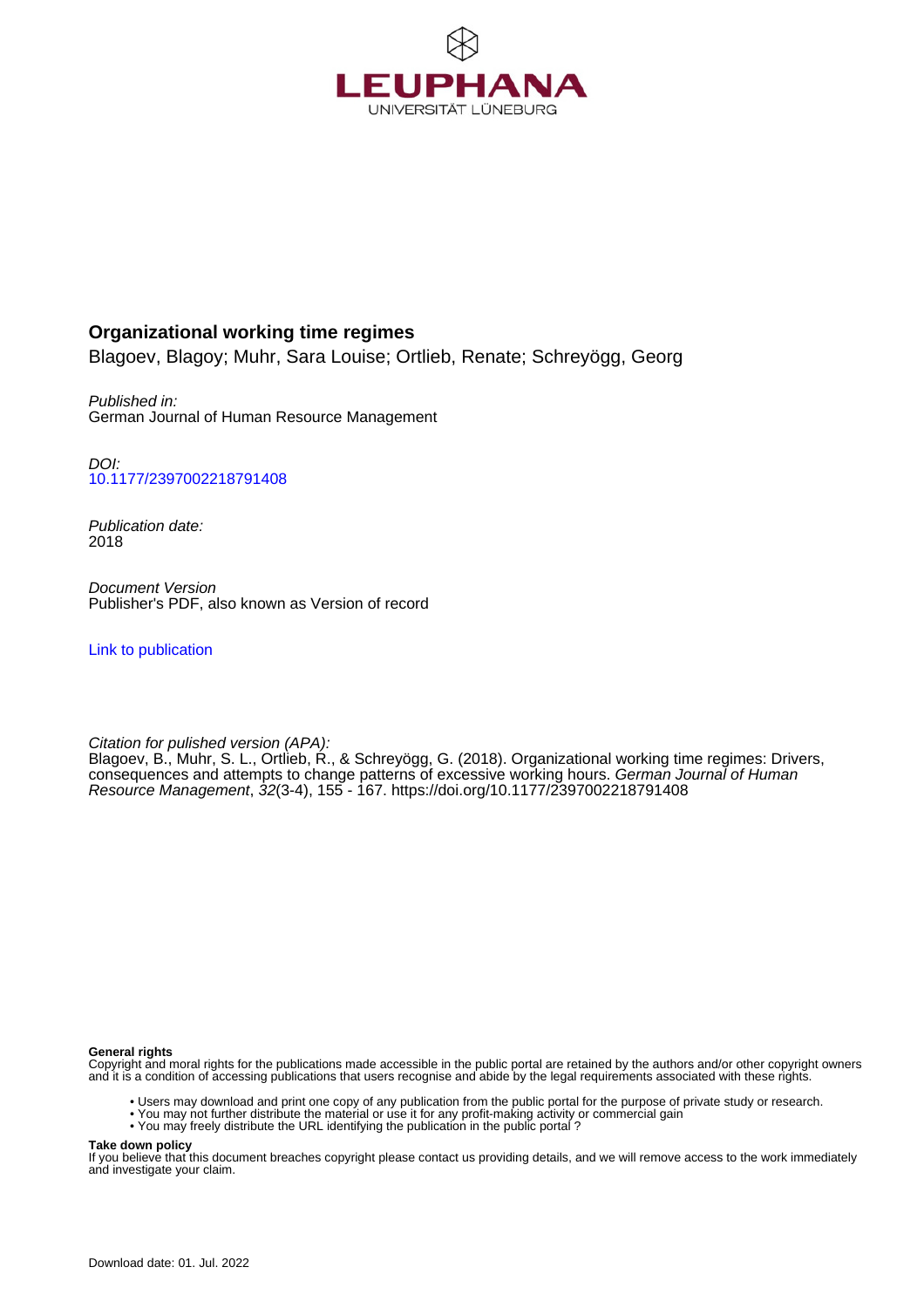*Article*

# **Organizational working time regimes: Drivers, consequences and attempts to change patterns of excessive working hours**

German Journal of Human Resource Management 2018, Vol. 32(3-4) 155–167 © The Author(s) 2018  $\circledcirc$   $\circledcirc$ 

**GERMAN JOURNAL OF HUMAN RESOURCE MANAGEMENT** Zeitschrift für Personalforschung

DOI: 10.1177/2397002218791408 Article reuse guidelines: [sagepub.com/journals-permissions](https://uk.sagepub.com/en-gb/journals-permissions) [journals.sagepub.com/home/gjh](https://journals.sagepub.com/home/gjh)



**Blagoy Blagoev** Leuphana Universität Lüneburg, Germany

**Sara Louise Muhr** Copenhagen Business School, Denmark

**Renate Ortlieb** University of Graz, Austria

**Georg Schreyögg** Freie Universität Berlin, Germany

## **Abstract**

A 40-hour working week is the norm in Europe, yet some organizations require 60 or more working hours and in investment banks an alarming 120-hour weeks are known to be worked. What is more, these organizations often require workers to be permanently on call and demonstrate high production rates. Consequences of such practices include frazzled employees, with their families' and their own health under pressure. This article introduces our special issue of the *German Journal of Human Resource Management*. It tackles the many reasons behind excessive work hours and failed attempts to change working time arrangements in organizations. It first identifies three core ideas in previous research, namely the dispersed nature of regimes of excessive working hours, their high levels of persistence and their constitution at multiple levels of analysis. It then summarizes the contributions in this special issue. Finally, it proposes avenues for future research, such as focusing on the genesis and the historicity of organizational working time regimes, studying the interrelation of factors across multiple levels of analysis, and probing

**Corresponding author:** Renate Ortlieb, Department of Human Resource Management, University of Graz, Elisabethstr. 50, Graz, 8010, Austria. Email: [renate.ortlieb@uni-graz.at](mailto:renate.ortlieb@uni-graz.at)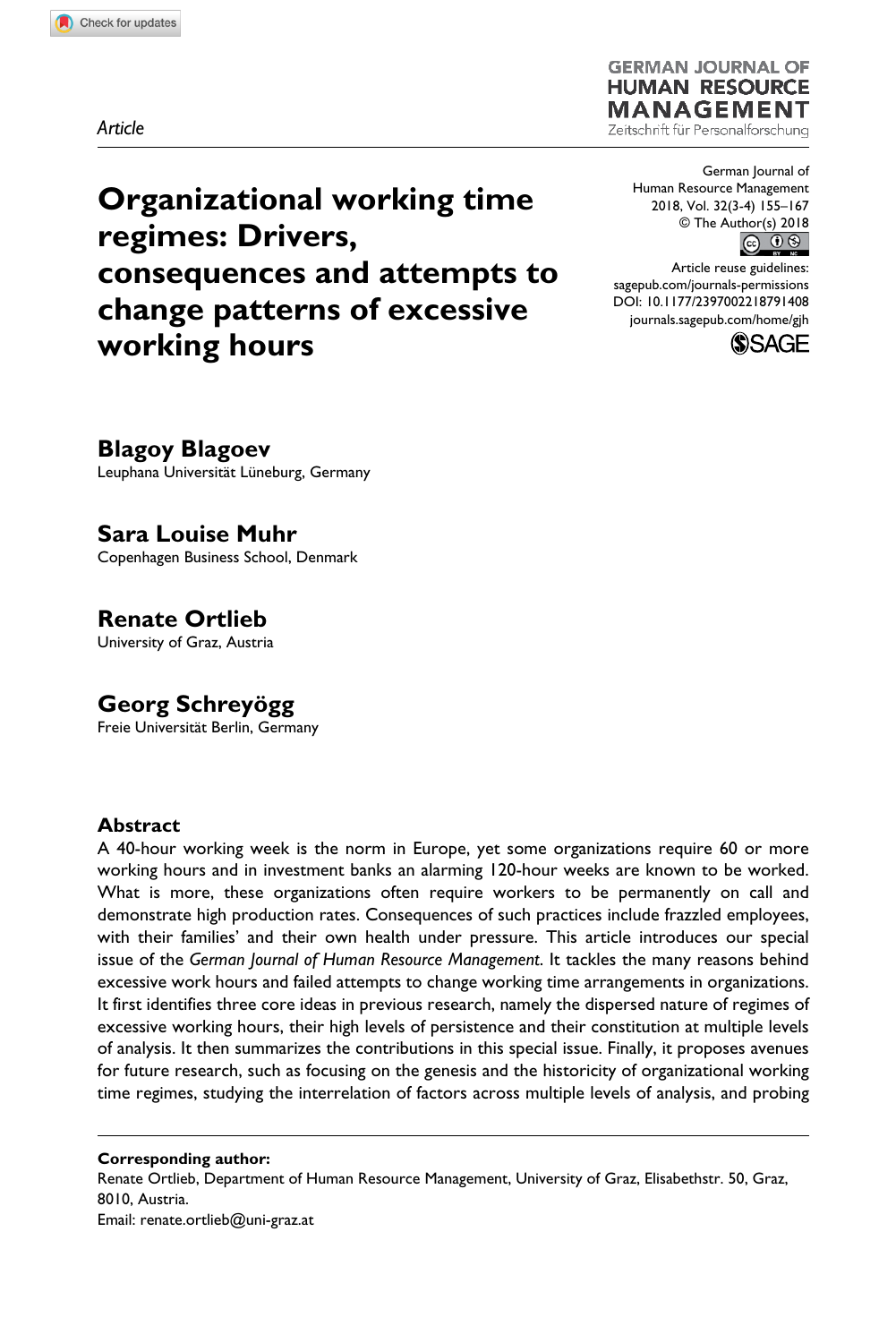new theories to explain the extreme persistence of excessive working hours. The overarching aim of our special issue in this core area of human resource management is to contribute to an understanding of organizational working time regimes and the tenacity of excessive working hours in an effort to deepen our knowledge of how to change them.

#### **Keywords**

Change, excessive working hours, overwork, persistence, working time, working time flexibility

## **Introduction**

Many contemporary workplaces are characterized by persistent working time patterns with more than 60 working hours per week, constant availability and an ever increasing pace of work (Crary, 2013; Mazmanian et al., 2013; Michel, 2011; Perlow, 2012; Snyder, 2016; Wajcman, 2014). Taken together, these factors amount to an 'extreme' work environment (Hewlett and Luce, 2006), widely criticized for its detrimental effects on individuals, families and organizations (Goh et al., 2016; Perlow and Kelly, 2014; Williams et al., 2016).

Firms have begun to react to such criticisms by launching various work−life programmes, such as part-time work, teleworking or flexible and/or reduced hours. Yet the results are disappointing and most programmes fail (Kossek et al., 2011; Moen, 2015; Putnam et al., 2014). Even more sophisticated projects to redesign work often backfire (Perlow and Kelly, 2014). Excessive working hours practices prove incredibly rigid. This special issue of the *German Journal of Human Resource Management* examines the nature of regimes of excessive working hours, their drivers and consequences as well as attempts to change them. The overarching aim is to understand such regimes and why they still persist today, in order to deepen our knowledge of how to change them. This special issue builds on a conference on Organizational Working Time Regimes held on 30–31 March 2017 at the University of Graz, Austria.

Addressing regimes of excessive working hours constitutes a core issue in human resource management. The reasons for this are multifaceted. Even though the extent to which excessive working hours damage individual health has been subject to debate (Pfeffer, 2018; Pfeffer and Carney, 2018; Ten Brummelhuis et al., 2017; Ten Brummelhuis and Rothbard, 2018; Toker, 2018), they have been associated with various other detrimental organizational outcomes. They impair productivity and creativity (Michel, 2011; Perlow and Porter, 2009), they foster gender inequality (Acker, 1990; Gascoigne et al., 2015; Reid, 2015), and they systematically put employees with household and family obligations at a disadvantage. In short, it is not just individuals and organizations that suffer. More importantly, regimes of excessive working hours are an obstacle to reaching major social goals such as human sustainability and gender equality in the workplace.

At the same time, the high level of persistence of existing working time regimes poses an additional – and even more serious – managerial challenge. Even modest changes in working time arrangements tend to rebound on managers (Perlow, 1997, 1999). Legislation for working time reduction is systematically disregarded (Kellogg, 2011, 2012). Many high-status knowledge workers continue to work between 60 and 80 hours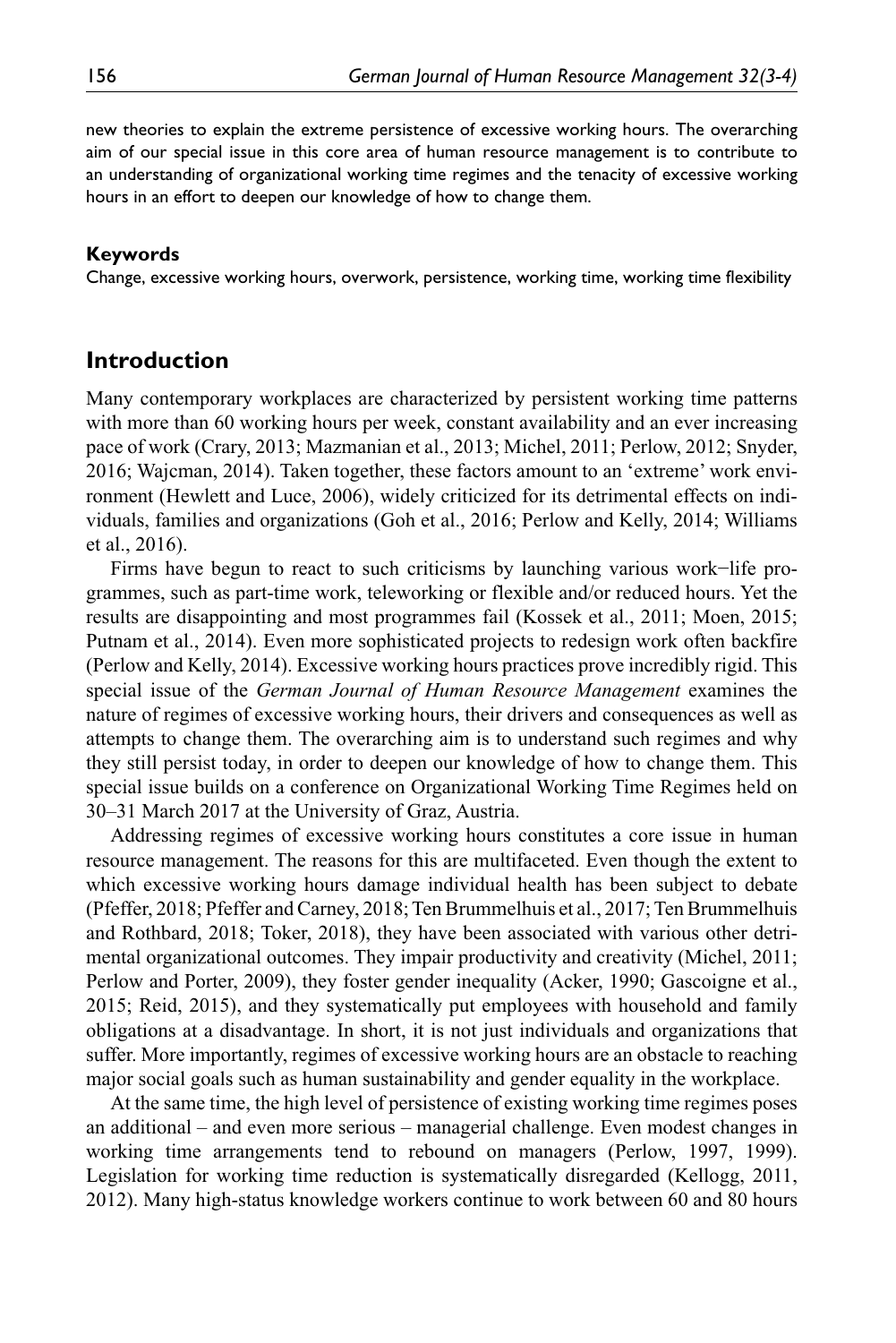per week despite extensive work−life programmes initiated by their employers (Kärreman and Alvesson, 2009; Michel, 2014a; Muhr et al., 2012). In investment banking, both employees and managers reported feeling 'trapped' in a regime of working up to 120 hours per week *for years* (Michel, 2011). Such 'systematic difficulties [with changing regimes of overwork] generally indicate that *something more* is going on than simple conservatism' (Meiksins and Whalley, 2004: 76; emphasis added). Novel human resource management approaches to change can only be developed based on a solid understanding of the underlying drivers of this persistence.

The contributors to this special issue not only focus on persistence, they shed light on different dynamics and outcomes of organizational regimes of excessive working hours. In so doing, they advance our knowledge of 'what works' (and what does not) when it comes to changing these regimes. To introduce their work, we begin by summarizing three core ideas about organizational working time regimes: their dispersed nature, their high levels of persistence, and their constitution at multiple levels of analysis. We then highlight how the articles in this special issue advance our knowledge about organizational working time regimes. Finally, we point out implications and opportunities for future research.

# **Key ideas in previous research on regimes of excessive working hours**

Several previous studies provide an insight into the various individual, relational, organizational, occupational and societal factors that contribute to the proliferation of regimes of excessive working hours (Gascoigne et al., 2015; Golden, 2009). For instance, scholars have debated the extent to which new *information and communication technologies* that enable 24/7 connectivity, such as smartphones or email, have contributed to the acceleration and intensification of work across occupations (Barley et al., 2011; Mazmanian, 2013; Mazmanian et al., 2013; Perlow, 2012; Wajcman, 2014; Wajcman and Rose, 2011). Another approach seeks to understand how new forms of *organizational control* in knowledge-intensive organizations (Alvesson, 2000, 2004) can perpetuate excessive working hours and mislead individuals into experiencing their extreme workload as 'self-chosen' by concealing the underlying power dynamics (Costas and Grey, 2014; Costas et al., 2016; Ekman, 2013; Kärreman and Alvesson, 2004, 2009; Lupu and Empson, 2015; Michel, 2011, 2014a; Perlow, 1998). Yet another stream of literature has focused on examining taken-for-granted *social and cultural norms* such as the gendered 'ideal worker image' (Davies and Frink, 2014; Dumas and Sanchez-Burks, 2015; Reid, 2015) and the related 'work devotion schema', which tend to equate overwork with loyalty, performance and commitment (Blair-Loy, 2003; Williams et al., 2016). Since such norms have become part of career systems (Grey, 1994) in many occupational fields and in increasingly insecure environments (Lupu and Empson, 2015; Ng and Feldman, 2008; Ortlieb and Weiss, 2018), they exert particularly strong power over individuals.

In the following, we distil three conceptual ideas that cut across existing research and, to us, appear central to the study of organizational working time regimes.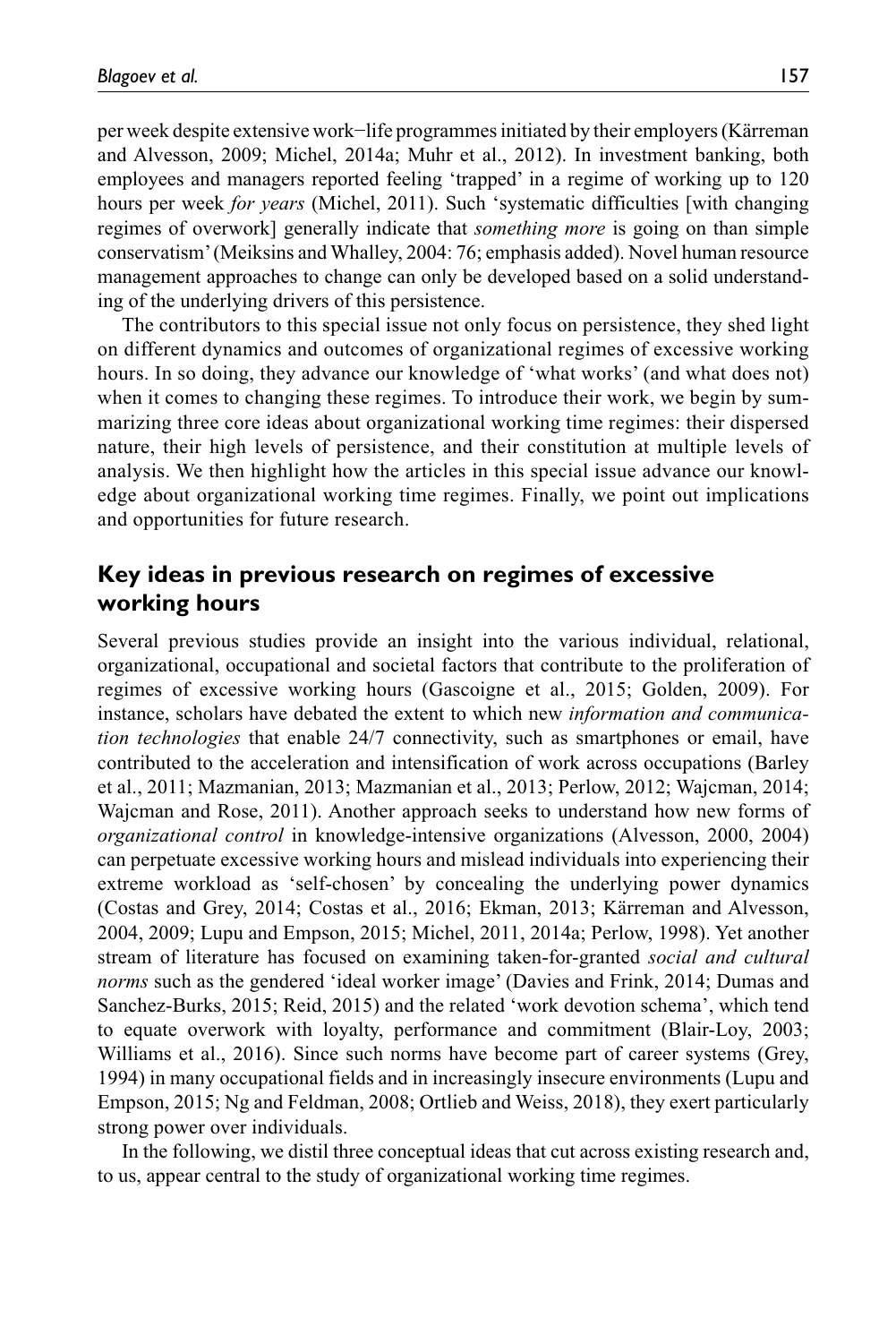## *Organizational working time regimes are dispersed*

The first and perhaps most important finding of previous studies relates to the dispersed nature of organizational regimes of excessive working hours. That is, rather than having a single cause, they emerge within a complex web of 'taken-for-granted and mutually reinforcing practices, interactions, expectations, policies, and reward systems that reflect and reinforce the ideal-worker schema' (Kelly et al., 2014: 486). For example, Perlow's (1999) influential work on 'the time famine' demonstrated how (a) *interdependent work patterns* with their (b) *temporal context* (i.e. the temporal rhythms of work) and (c) *social context* (i.e. the systems of rewards, values and norms governing work) are entangled in a self-perpetuating loop. As a consequence of this 'vicious work time cycle' (Perlow, 1999), actors were continuously interrupting each other, thereby slowing down work, expanding working hours and generating a constant feeling of not having enough time.

More recently, and drawing on an ethnography of two investment banks, Michel (2011, 2014a, 2015) has demonstrated that even seemingly unrelated and *non*complementary elements can end up reinforcing one another. In Michel's (2014a) study, practices such as free meals on the job, car services and childcare intended to improve the work–life balance paradoxically end up making bankers work even longer hours. The ensuing 'web of power' (Michel, 2014a: 515) entraps actors in a regime of overwork by shaping their personal dispositions. Because actors are unable to notice how this web shapes them, 'they cannot counteract it and can rarely self-report on it' (Michel, 2014a: 515). In short, it is precisely their dispersed character which makes time regimes difficult to pinpoint and to resist.

Borrowing from research on gender and inequality regimes, we can therefore describe working time regimes as dynamic sociotemporal phenomena that emerge within a web of heterogenous and 'loosely interrelated practices, processes, actions, and meanings' (Acker, 2006: 443). As such, working time regimes constitute second-order patterns, or patterns of patterns. Consequently, they are likely to develop their own distinct dynamics, which might become decoupled from the dynamics of first-order time use (similar to the disconnect in the dynamics of single routines and clusters of multiple interdependent routines, for example; Kremser and Schreyögg, 2016). It is the complex dynamics within this web that can end up reproducing a 'dominant temporal ordering' (Ancona and Chong, 1996: 253) in organizations.

Acknowledging the dispersed character of working time regimes is important for both theoretical and practical reasons. In terms of theory-building, the concept of working time regimes as dispersed patterns of working time patterns provides a novel conceptual frame for integrating the rather fragmented findings of previous research. Such integration is imperative. If scholars keep isolating elements and studying them separately, there is a risk of generating theoretical descriptions that lack the complexity necessary to match the complexity of the empirical phenomenon at hand. This, however, is essential for developing novel approaches to cope with regimes of excessive working hours *in practice*. Indeed, a major shortcoming of current approaches stems from the fact that they tend to focus on single aspects of the time regime that are perceived as problematic (e.g. workload, flexibility, etc.) and try to tackle them in isolation. To overcome this shortcoming, we need to develop a far better understanding of how diverse yet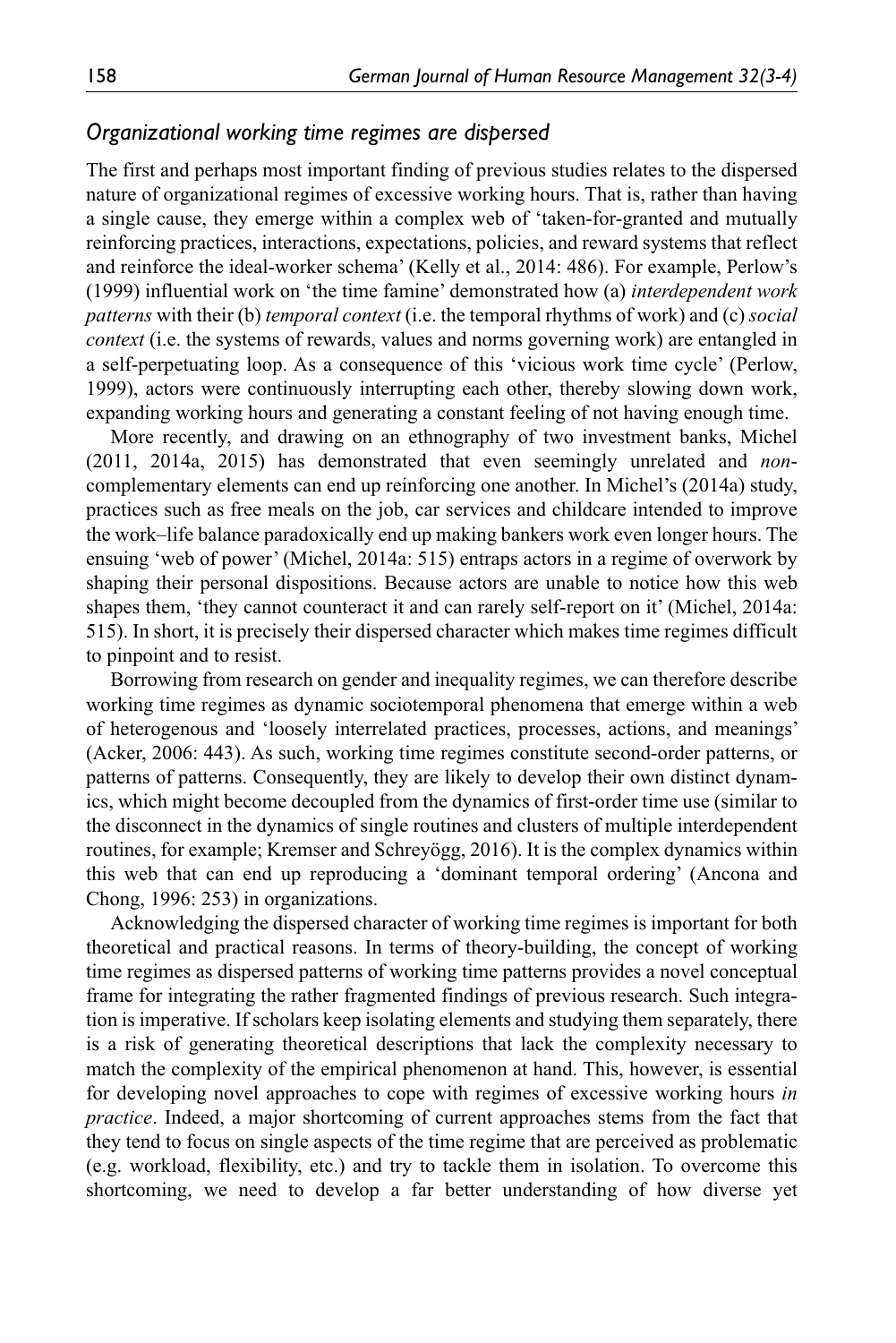interdependent elements come to work *together* in the constitution and maintenance of regimes of excessive working hours.

#### *Organizational working time regimes are highly persistent*

A second and related finding that cuts across existing research on regimes of excessive working hours pertains to their often extreme levels of persistence. The persistence of such regimes has emerged as a secondary finding of studies primarily addressing phenomena such as work–family conflict (Bailyn, 2006; Blair-Loy, 2003; Kossek et al., 2011), organizational control and socialization (Covaleski et al., 1998; Kärreman and Alvesson, 2009; Michel, 2011) or organizational responses to macro-institutional change (Kellogg, 2011). Indeed, there is a proverbial 'implementation gap' when organizations adopt new work–life policies (Hobson and Sadar, 2014; Kossek et al., 2011). For instance, Kellogg (2011, 2012) found that many hospitals in the United States experience severe difficulties or even completely fail to adapt to new legal requirements for shorter working hours for surgical residents. In investment banking, 'practices that were explicitly intended to achieve work—life balance ended up achieving the opposite, intensifying the pace of work even more' (Michel, 2015: 51). Excessive work hours in management consulting firms persist despite burgeoning work—life discourses and initiatives (Kärreman and Alvesson, 2009; Reid, 2015).

How can we account for this surprising observation that, even when firms explicitly set out to change regimes of excessive working hours, the hours do not change? There are many reasons why most initiatives do not work. One of the major explanations is that they are troubled by a 'flexibility stigma' (Cech and Blair-Loy, 2014; Williams et al., 2013) and are thus rarely utilized by employees who fear marginalization and negative career consequences. Hence, work practices, identities and beliefs that reward time spent at work as a sign of loyalty and commitment and 'fuel extreme working hours' (Williams et al., 2016: 526) remain largely unchallenged by traditional flexibility programmes (Perlow and Kelly, 2014). In recent studies researchers have moved to studying deeper levels of work practices and culture (Reid, 2015). This research, for instance, has shown that group dynamics can generate self-perpetuating vicious cycles of escalating availability and responsiveness to clients and superiors (Mazmanian et al., 2013; Perlow, 2012) that, in turn, perpetuate excessive working hours regimes.

Often it is assumed that new recruits quickly internalize the 'ideal worker image' prevalent in their firms and come to 'hyper-identify' with it, even up to the point of becoming 'corporate clones' (Covaleski et al., 1998: 324). For instance, in her research on overworked investment bankers, Michel (2011) found that most people experienced their extreme workload as 'self-chosen' (p. 336) and resisted questioning the professional norms and identities that required working long hours. Similarly, Kellogg (2011, 2012) found that the majority of senior surgeons formed a 'defender coalition' that employed various status-based counter-tactics in order to block the adoption of a new working hours scheme advanced by their hospital's management. The defenders found that the new regulations fundamentally contradicted internalized norms of devotion to work, leading to identity-based resistance to change. Such observations have led many scholars to conclude that '[o]rganizational change to reshape workplace time norms for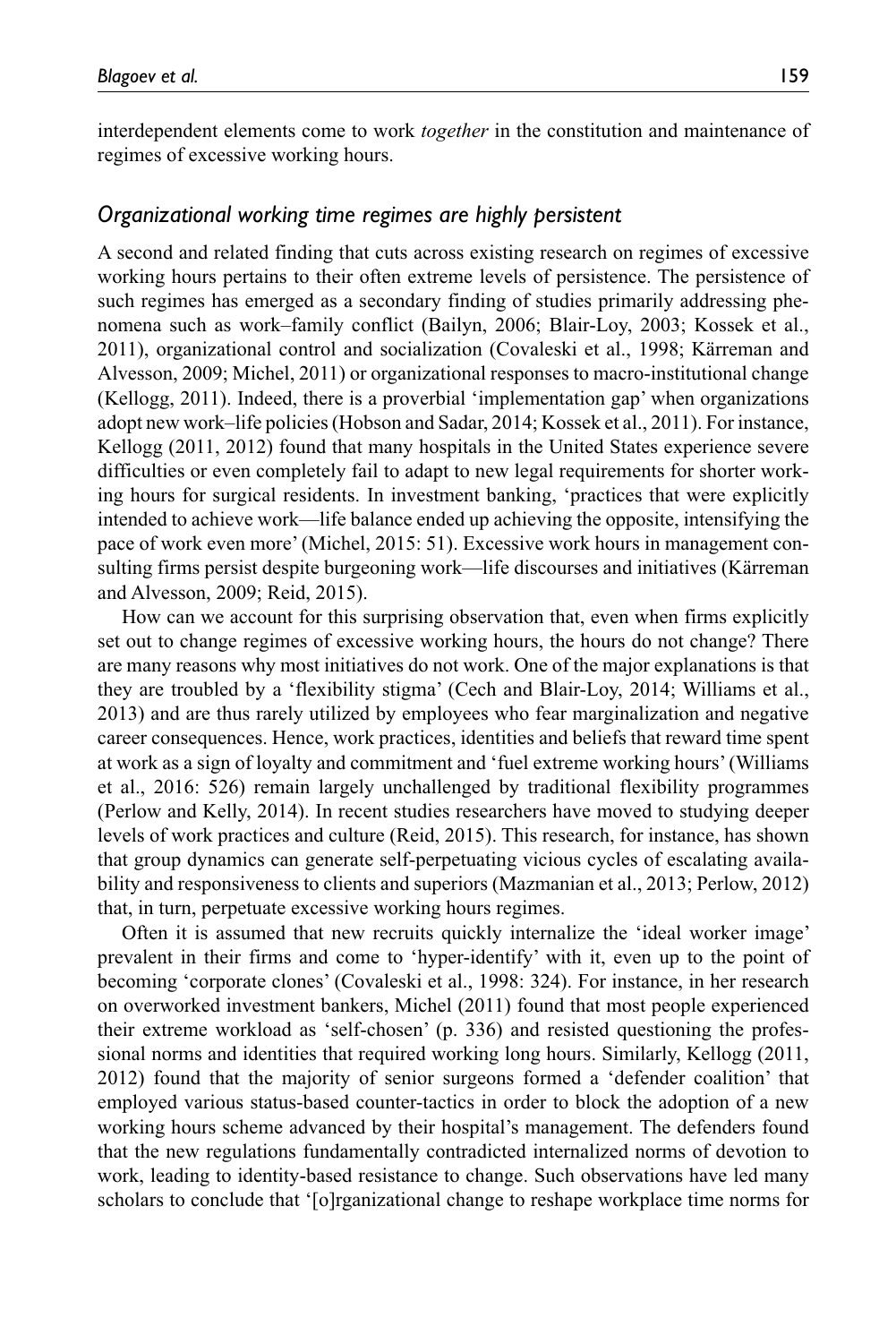professionals has been stalled […] [because] any proposal to redefine work is profoundly threatening to people whose identities have been forged around the old way of doing it' (Williams et al., 2016: 532).

However, the problem with such reasoning is that it essentially shifts the explanation of persistence to a different level, such as occupational norms, the ideal worker image, the work devotion schema, and so on. If changing regimes of excessive working hours fails because of influences from other levels/elements within an organization, basically, the same question then arises on a different level. Why is it that these elements persist? Why are occupational norms, for instance, so persistent? In other words, beyond the fact that regimes of excessive working hours *are* extremely persistent, only very limited theoretical knowledge is available as to *why and how* these regimes are maintained amidst purposive efforts to change. In short, we know a lot about the symptoms, but little about the underlying cause that prevents organizations from changing established regimes.

# *Organizational working time regimes are constituted at the intersection of multiple levels of analysis*

A final central feature of regimes of excessive working hours that emerges from previous studies relates to their constitution at the intersection of multiple levels of analysis. Whereas their dispersed character highlights the need to consider interdependencies among elements on the same level, this aspect, in turn, foregrounds complex interactions *across* levels. Several examples help to illustrate this point.

First, on the *individual level*, personal dispositions such as work engagement, workaholism or a compulsive work mentality not only are associated with excessive working hours, but also mediate the extent to which working long hours is associated with negative health outcomes (Ten Brummelhuis et al., 2017). However, as forcefully demonstrated by research on socialization, personal dispositions are not simply individual but instead emerge out of the interaction between persons and the social systems in which they participate (Michel, 2014b). Consequently, taking 'an individualistic perspective on what is inherently a relational dynamic' (Mazmanian, 2013: 1247) risks producing an incomplete and inadequate description of regimes of excessive working hours.

Second, on the *group level*, vicious cycles like the one discovered by Perlow (1997, 1999) highlight how self-perpetuating relational dynamics of working time regimes are entangled with broader organizational and occupational forces. In Perlow's (1999) case, organizational reward systems that celebrated 'individual heroics' led actors to develop a 'crisis mentality' that meant they focused on solving other actors' current crises instead of completing their own work on time. As a result, actors entrapped themselves in a constant 'firefighting mode' that fuelled long working hours. Importantly, when the author tried to explicitly address the inefficient temporal rhythms of the team, her initiative bounced back at the organizational level despite initial success within the group. Surprised by this puzzling persistence, the author concluded that 'changes […] are not sustainable if the vicious cycle itself is not altered' (Perlow, 1999: 75). This insight reinforces the importance of considering interactions across multiple levels of analysis when addressing regimes of excessive working hours.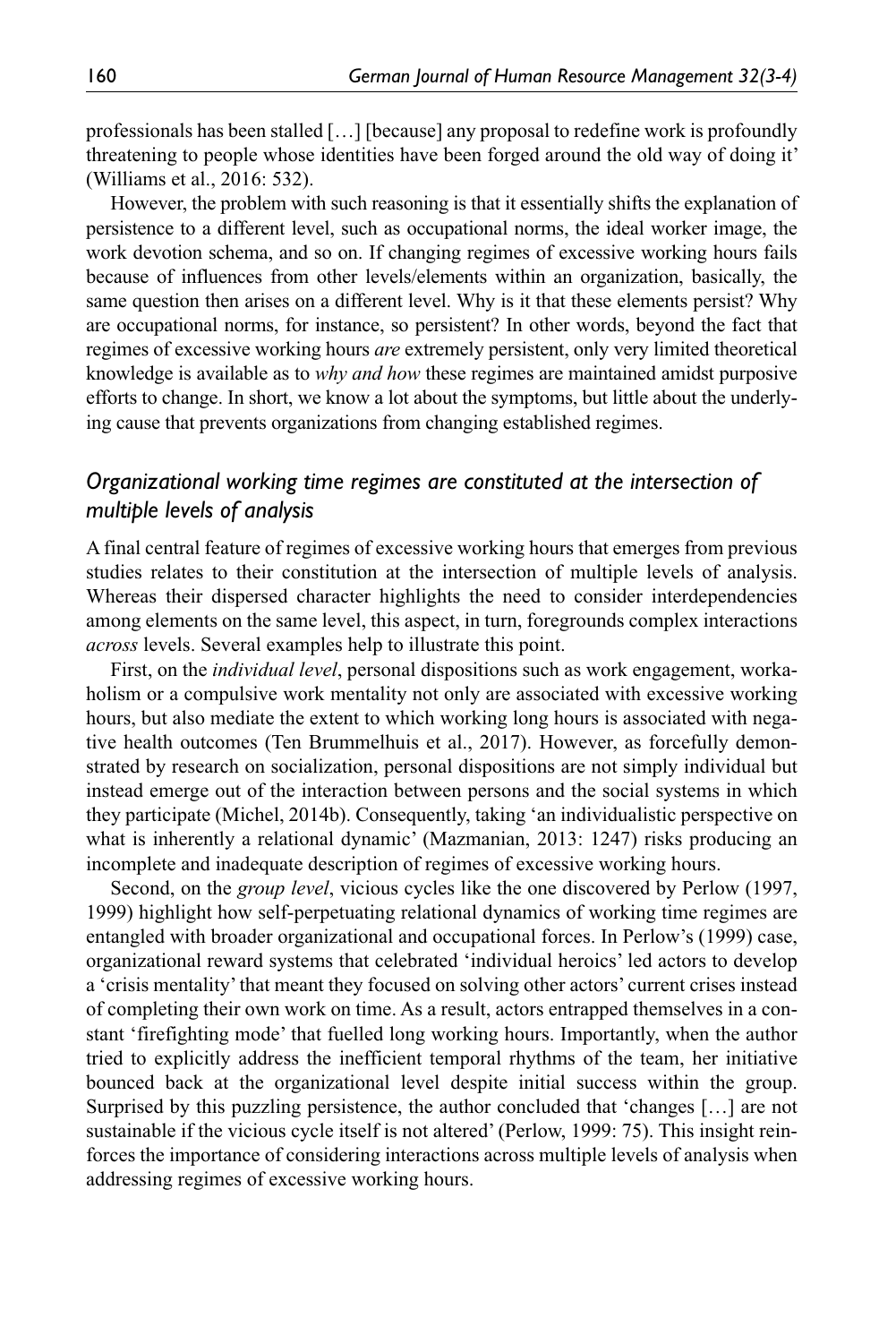Finally, *organizational-level* dynamics, such as the mechanisms of unobtrusive organizational control mentioned earlier (Alvesson, 2000; Costas and Grey, 2014; Kärreman and Alvesson, 2009; Michel, 2011), might be entangled with broader *occupational* and/or *societal* dynamics. For example, scholars have argued that normative mechanisms of control (Kunda, 1992) are particularly prevalent in occupations whose work is opaque and therefore difficult to evaluate (Alvesson, 2000; Bailyn, 2006; Brivot et al., 2014; Covaleski et al., 1998). In the absence of objective measures of work quality and/or performance, the number of hours people put into work becomes a useful and accepted proxy (Anderson-Gough et al., 2001; Pentland, 1993). Some have even argued that in certain knowledge-based occupations, working long hours and being constantly available might have become part of the product sold to clients (Mazmanian and Erickson, 2014). In order to develop a more adequate understanding of organizational working time regimes, researchers need to consider how such complex multi-level dynamics shape not only their proliferation but also their maintenance.

# **Expanding the perspective: The contributions in this special issue**

This special issue covers various time themes highlighted in this introductory article. Although focusing on different aspects, all contributions emphasize the importance of time and time regimes for management research and employees' well-being.

Judy Wajcman opens the contributions with an essay on the relationship between digital technology and working time, and more generally societal acceleration. Her major point is that we should refrain from seeing digital technology as a quasi-external driver. She makes clear that the design of technology has been created by engineers and their idea of how work and life (should) unfold. The author concludes that protesting against long working hours is relevant but falls short of changing the underlying forces. Rather, the making of engineering has to be fundamentally reconsidered.

The contribution by Julia Seitz and Thomas Rigotti highlights the effects of working time autonomy in terms of flextime. Drawing on data from the Socio-economic Panel, (SOEP) they examined a sample of 4019 workers in Germany. The findings were ambiguous. Whereas autonomy in working time had a positive effect on job satisfaction, the majority of workers felt dissatisfied with the remaining leisure time. Working time autonomy led to long working hours.

The next article reports on female teleworkers in Spain and their handling of working time and work–life balance. In their study, Ana Gálvez, Francisco Tirado and Jose-Manuel Alcaráz found that women develop different approaches to relating telework to their time. The women differentiated between 'gendered time' and 'resistance time'.

Anita Tisch, Grit Müller and Anne Wöhrmann examined the effects of long working hours on the health of employees. In a representative survey of 13,452 German employees they found a strong relation between long working hours and psychosomatic health complaints. In their conclusions, the authors ask for lower work intensity and shorter working hours to advance the psychosomatic health of employees.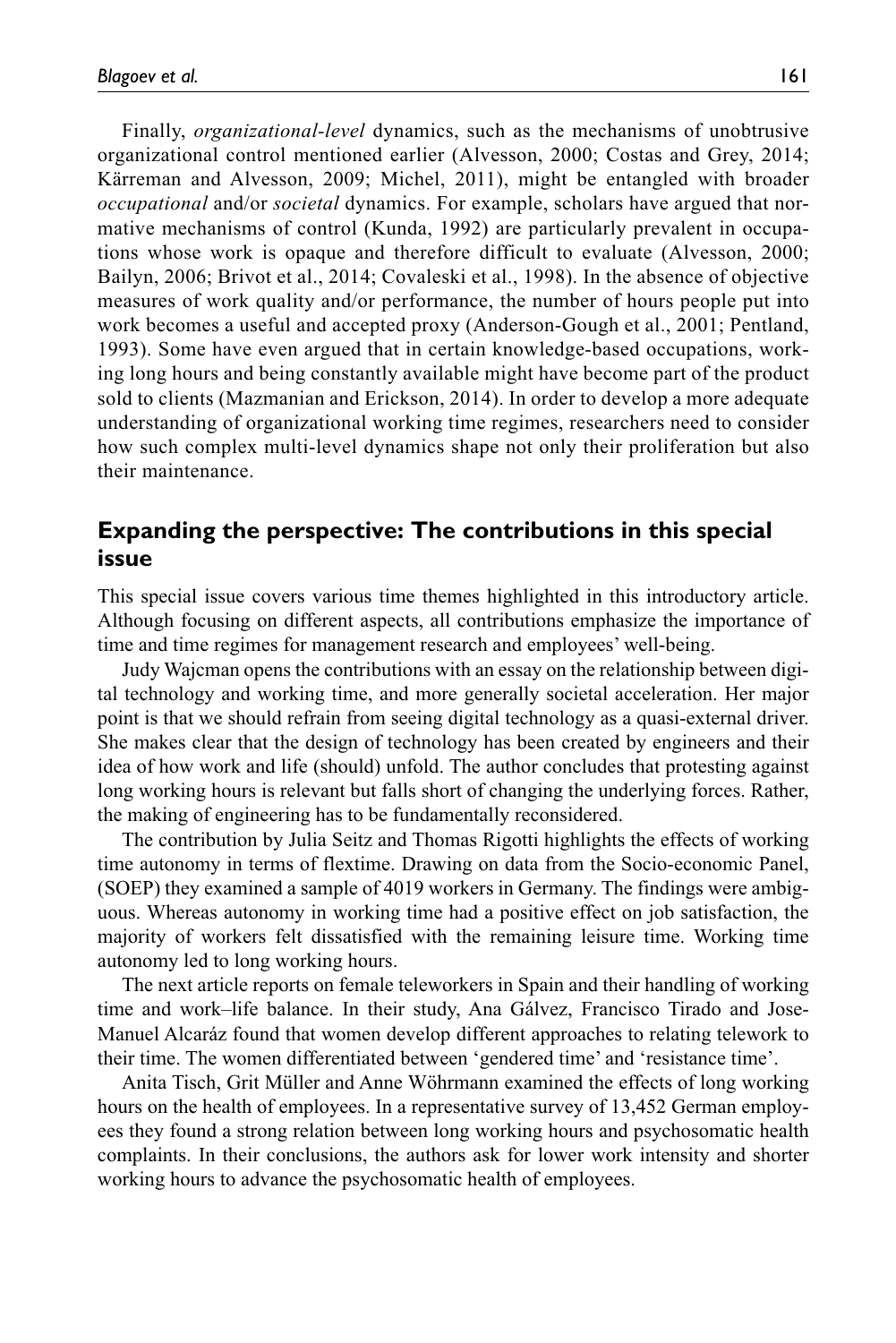In a similar vein, Bernd Frick, Robert Simmons and Friedrich Stein conducted a study in a large automobile plant on the relationship between shift work and absenteeism and employee health. Facing problems with workers' health and high absence rates, the company introduced a new shift system with less health risks. Absence rates dropped significantly. However, after a while workers started to express dissatisfaction with the new shift system. Thereafter, the company returned to a shift system similar to the initial one. The absence rates increased again. The study illustrates the problems when introducing health-oriented work designs.

Lucia Rotenberg and Elisa Carlos elaborate in their research note on the social acceleration theory. They examine the effects of acceleration on Brazilian university teachers. They report in particular on a resulting conflict of values; teachers felt alienated from their professional ideals and convictions. The authors conclude that universities should not be transformed into enterprises, otherwise they are likely to lose their basic mission.

This research note is followed by a resumé of the panel discussion as one of the highlights of the Organizational Working Time Regimes conference on 30–31 March 2017 at the University of Graz, Austria. Panelists were Jana Costas, Susanne Ekman, Laura Empson and Dan Kärremann. The panel covers the most recent and pressing issues of the current debates in time theory. The panelists shed light on time issues from different perspectives. Their controversial views surface different lines of reasoning in the current debates.

In a closing essay, Mats Alvesson and Katja Einola discuss excessive work regimes and point out that we cannot see them as entirely negative; there are positive aspects as well. Some people simply like them and organizations profit from them. The authors make it clear, however, that there is no such thing as a natural working time regime; it is all social construction and therefore changeable. The authors claim that creating a working time regime should follow reflection and not 'functional stupidity'.

# **Outlook and future research directions**

Based on the findings of the contributions in this special issue and on our own considerations outlined in this introduction, we highlight several avenues for future research that could contribute significantly to our current knowledge.

# *Understanding the genesis and the historicity of organizational working time regimes*

First, we know surprisingly little about the *genesis* of organizational regimes of excessive working hours. Why is it that even within the same industry, some organizations come to develop such regimes and others do not? Previous research has tended to take an already existing working time regime as a starting point, usually attributing its existence to an overarching norm of working long hours. However, as pointed out by Alvesson: '[t]he norms of the workplaces/occupations […] are themselves in need of explanation. *Where do they come from?*' (Alvesson, 2000: 1105; emphasis added). Understanding the genesis and historical evolution of regimes of excessive working hours is not only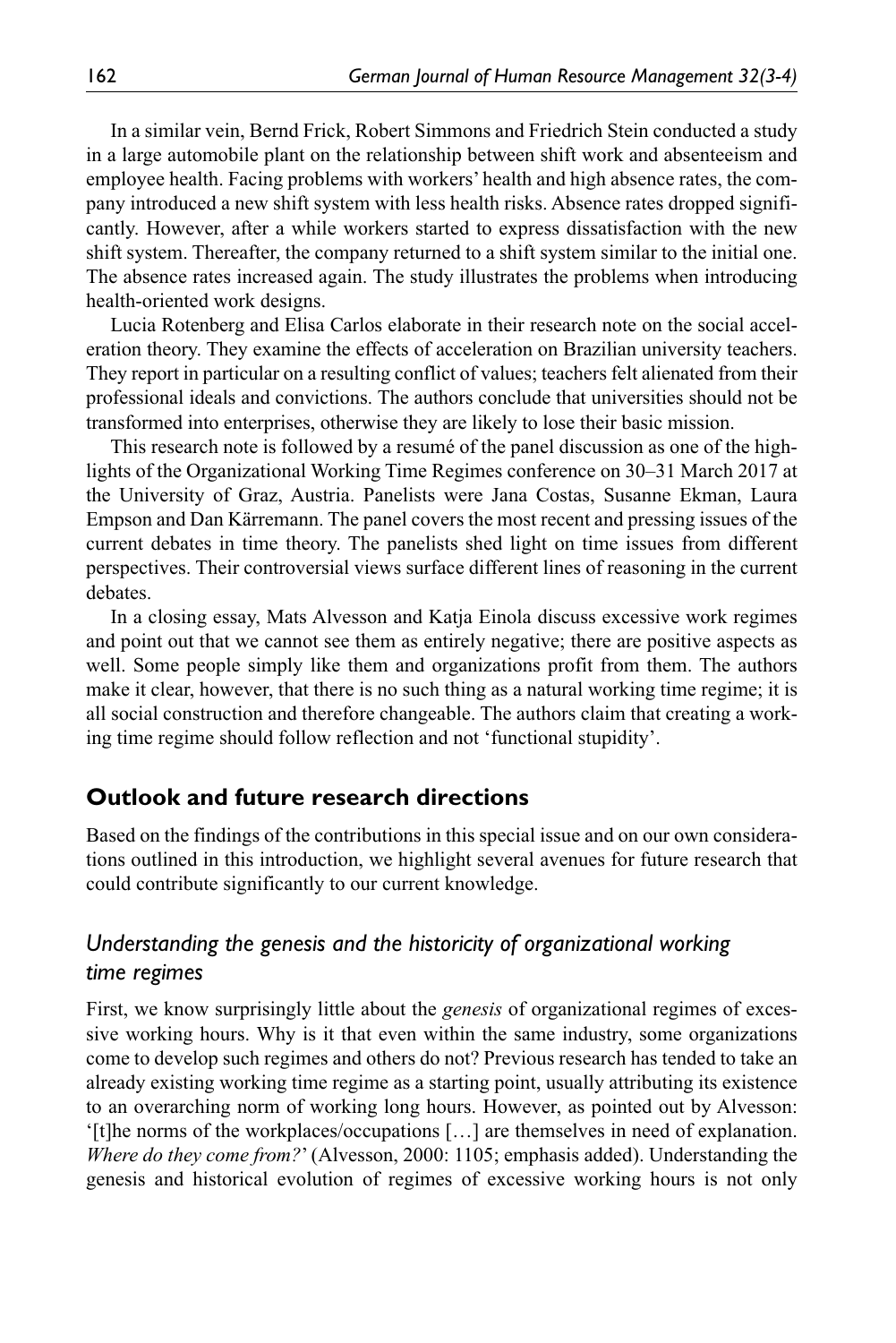interesting per se. Elucidating the genesis of the norm of long working hours is also a promising avenue for analysing the organizational processes and dynamics that could explain their rigidity.

## *How do factors across multiple levels of analysis intermingle?*

Second, the bulk of the available studies focuses on single levels of analysis. Considerations of how multiple levels interact are largely missing from most analyses. In the rare cases where more than one level is considered in the explanations, the higher level is usually conceived as a contextual factor that influences the regime's reproduction, for instance in terms of 'organizational support', 'the social structure of workplaces' or as a 'social *context*' of work. Conceiving a higher level of analysis as a context implies treating it, in principle, as a static exogenous determinant. However, working time regimes involve the mutual constitution of social forces on multiple levels of analysis and not their determination by exogenous forces. Ignoring this insight does not take into account that 'seemingly enduring […] managerial concepts and structures are underpinned by dynamic activity and processes' (Langley et al., 2013: 10). Much can be gained by future research focusing more explicitly on and illuminating these hitherto undertheorized cross-level processes that could account for the persistence and/or change of organizational working time regimes.

# *What kind of theories can help us explain the extreme persistence of organizational working time regimes?*

Finally, the majority of previous studies focus on change initiatives. There is surprisingly little research that explicitly addresses the problem of persistence that causes such initiatives to fail *systematically* (Kellogg, 2012). Usually, persistence is either taken for granted or equated with (individual-level) resistance to change. The dispersed character of time regimes, however, indicates that more complex dynamics on the organizational level are of salient importance here. At the same time, a large body of literature within organization studies has focused on explaining precisely this type of systemic organizational rigidities and persistence (Marquis and Tilcsik, 2013; Staw et al., 1981; Sydow et al., 2009; Tripsas and Gavetti, 2000). Relating this literature to the relevant questions is likely to provide novel insights into the persistence of organizational working time regimes.

Concerning the inertial dynamics at the organizational level, the notion of organizational path dependence might offer a particularly fruitful explanation (David, 1985, 1994; Schreyögg and Sydow, 2011). The path dependence lens raises the question of whether there are hidden organizational drivers that create strong but subtle and often invisible barriers to change. In essence, path dependence theory highlights how 'pattern[s] of action and reflection' (Koch, 2011: 339) in organizations can become locked in as a result of self-reinforcing dynamics triggered by historically contingent events (Arthur, 1994; Dobusch and Schüßler, 2013). Hence, as it directs our attention towards the *historicity* of working time regimes, path dependence theory is a particularly suitable candidate for future research.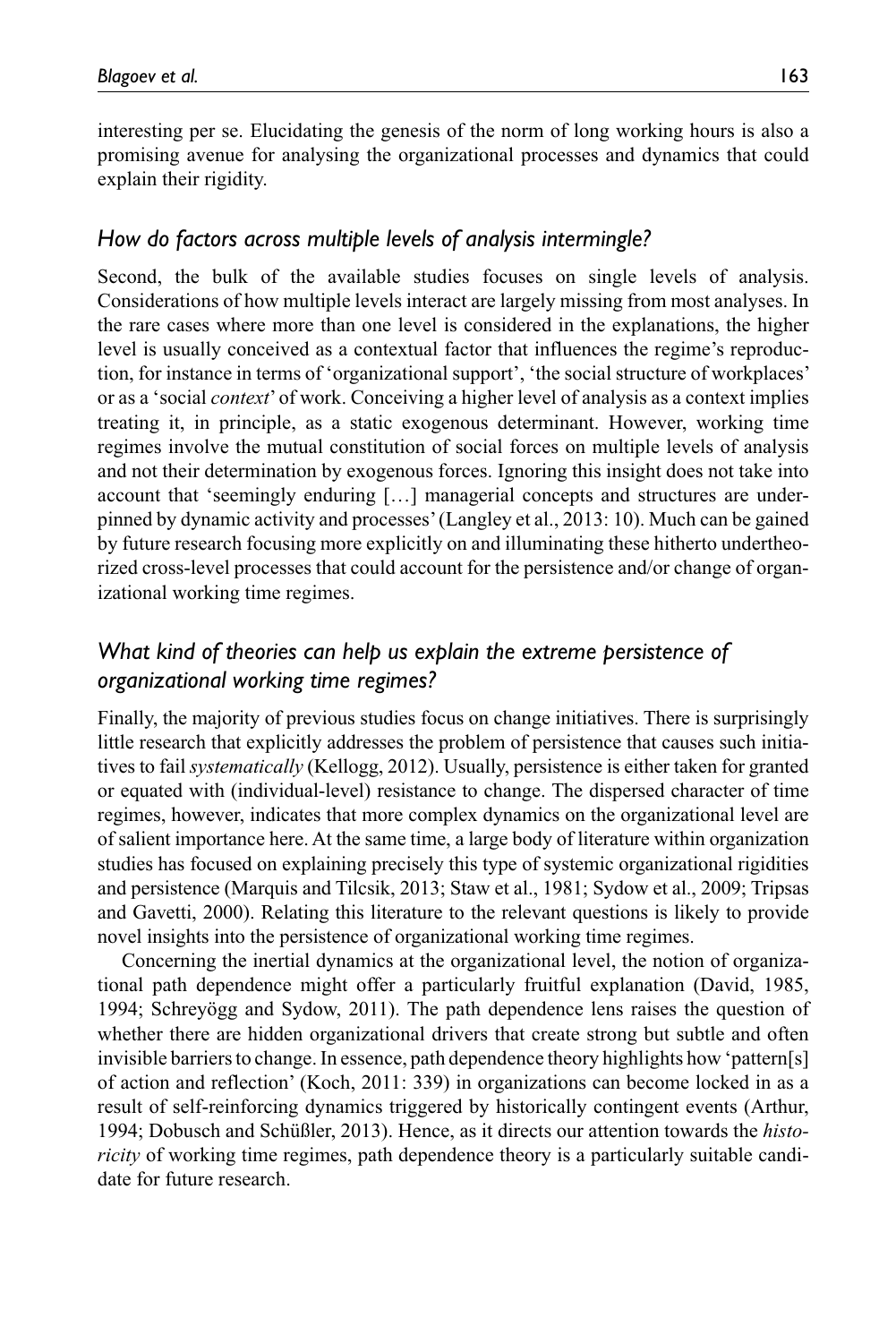## **Funding**

The authors acknowledge the financial support for Open Access publication by the University of Graz.

## **References**

- Acker J (1990) Hierarchies, jobs, bodies: A theory of gendered organizations. *Gender & Society* 4(2): 139–158.
- Acker J (2006) Inequality regimes. Gender, class, and race in organizations. *Gender & Society* 20(4): 441–464.
- Alvesson M (2000) Social identity and the problem of loyalty in knowledge-intensive companies. *Journal of Management Studies* 37(8): 1101–1124.
- Alvesson M (2004) *Knowledge Work and Knowledge-intensive Firms*. New York: Oxford University Press.
- Ancona D and Chong CL (1996) Entrainment: Pace, cycle, and rhythm in organizational behavior. *Research in Organizational Behavior* 18(1): 251–284.
- Anderson-Gough F, Grey C and Robson K (2001) Tests of time: Organizational time-reckoning and the making of accountants in two multi-national accounting firms. *Accounting, Organizations and Society* 26(2): 99–122.
- Arthur WB (1994) *Increasing Returns and Path Dependence in the Economy*. Ann Arbor, MI: University of Michigan Press.
- Bailyn L (2006) *Breaking the Mold: Redesigning Work for Productive and Satisfying Lives*. Ithaca, NY; London: Cornell University Press.
- Barley SR, Meyerson DE and Grodal S (2011) E-mail as a source and symbol of stress. *Organization Science* 22(4): 887–906.
- Blair-Loy M (2003) *Competing Devotions: Career and Family among Women Executives*. Cambridge, MA; London: Harvard University Press.
- Brivot M, Lam H and Gendron Y (2014) Digitalization and promotion: An empirical study in a large law firm. *British Journal of Management* 25(4): 805–818.
- Cech EA and Blair-Loy M (2014) Consequences of flexibility stigma among academic scientists and engineers. *Work and Occupations* 41(1): 86–110.
- Costas J and Grey C (2014) The temporality of power and the power of temporality: Imaginary future selves in professional service firms. *Organization Studies* 35(6): 909–937.
- Costas J, Blagoev B and Kärreman D (2016) The arena of the professional body: Sport, autonomy and ambition in professional service firms. *Scandinavian Journal of Management* 32(1): 10–19.
- Covaleski MA, Dirsmith MW, Heian JB and Samuel S (1998) The calculated and the avowed: Techniques of discipline and struggles over identity in big six public accounting firms. *Administrative Science Quarterly* 43(2): 293–327.
- Crary J (2013) *24/7: Late Capitalism and the Ends of Sleep*. London and New York: Verso.
- David PA (1985) Clio and the economics of QWERTY. *American Economic Review* 75(2): 332–337.
- David PA (1994) Why are institutions the 'carriers of history'? Path dependence and the evolution of conventions, organizations and institutions. *Structural Change and Economic Dynamics* 5(2): 205–220.
- Davies AR and Frink BD (2014) The origins of the ideal worker: The separation of work and home in the United States from the market revolution to 1950. *Work and Occupations* 41(1): 18–39.
- Dobusch L and Schüßler E (2013) Theorizing path dependence: A review of positive feedback mechanisms in technology markets, regional clusters, and organizations. *Industrial and Corporate Change* 22(3): 617–647.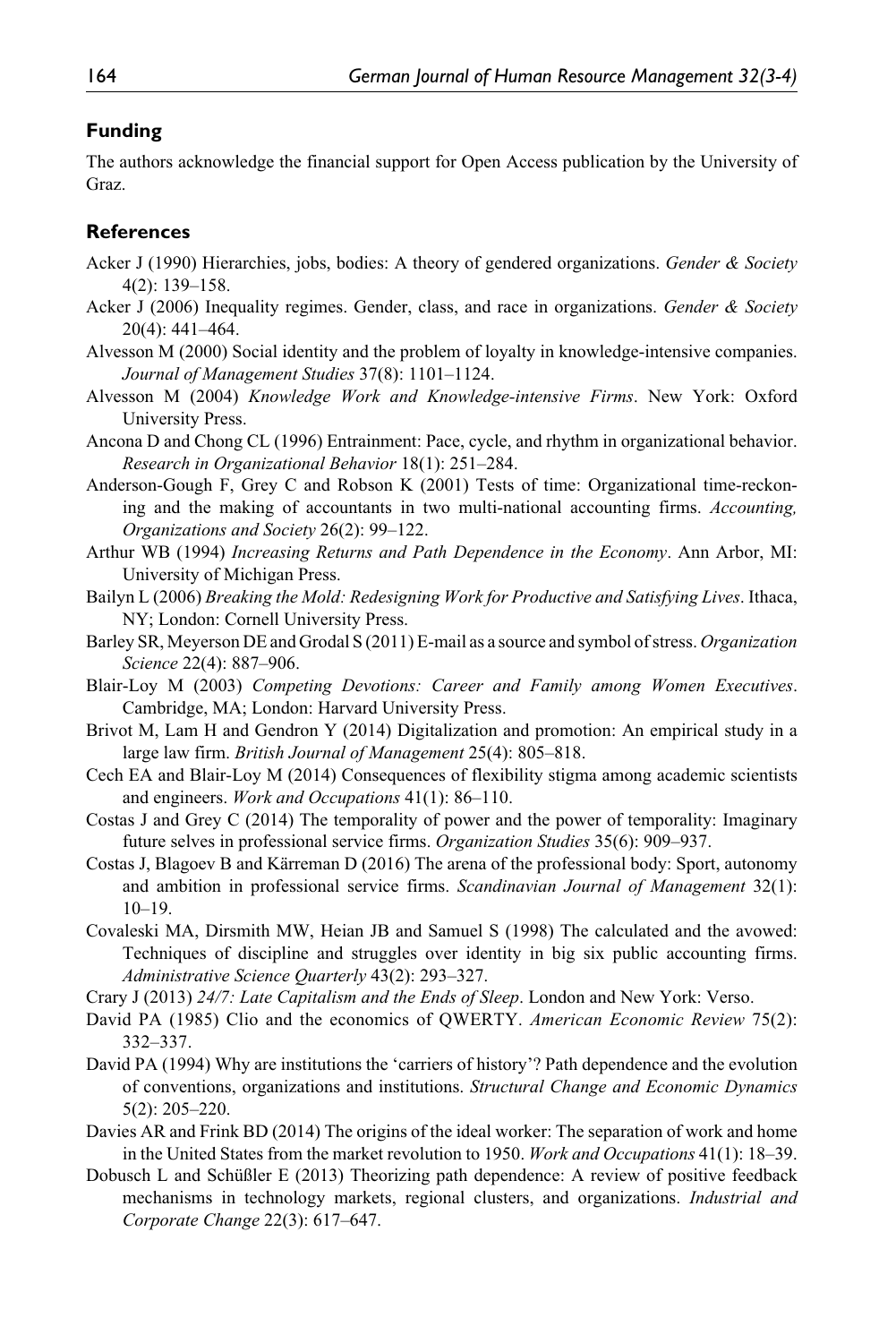- Dumas TL and Sanchez-Burks J (2015) The professional, the personal, and the ideal worker: Pressures and objectives shaping the boundary between life domains. *Academy of Management Annals* 9(1): 803–843.
- Ekman S (2013) Fantasies about work as limitless potential: How managers and employees seduce each other through dynamics of mutual recognition. *Human Relations* 66(9): 1159–1181.
- Gascoigne C, Parry E and Buchanan D (2015) Extreme work, gendered work? How extreme jobs and the discourse of 'personal choice' perpetuate gender inequality. *Organization* 22(4): 457–475.
- Goh J, Pfeffer J and Zenios SA (2016) The relationship between workplace stressors and mortality and health costs in the United States. *Management Science* 62(2): 608–628.
- Golden L (2009) A brief history of long work time and the contemporary sources of overwork. *Journal of Business Ethics* 84(2): 217–227.
- Grey C (1994) Career as a project of the self and labour process discipline. *Sociology* 28(2): 479–497.
- Hewlett SA and Luce CB (2006) Extreme jobs. *Harvard Business Review* 84(12): 49–59.
- Hobson B and Sadar NČ (2014) *Worklife Balance: The Agency & Capabilities Gap*. Oxford: Oxford University Press.
- Kärreman D and Alvesson M (2004) Cages in tandem: Management control, social identity, and identification in a knowledge-intensive firm. *Organization* 11(1): 149–175.
- Kärreman D and Alvesson M (2009) Resisting resistance: Counter-resistance, consent and compliance in a consultancy firm. *Human Relations* 62(8): 1115–1144.
- Kellogg KC (2011) *Challenging Operations: Medical Reform and Resistance in Surgery*. Chicago, IL; London: University of Chicago Press.
- Kellogg KC (2012) Making the cut: Using status-based countertactics to block social movement implementation and microinstitutional change in surgery. *Organization Science* 23(6): 1546– 1570.
- Kelly EL, Moen P, Oakes JM, et al. (2014) Changing work and work–family conflict: Evidence from the work, family, and health network. *American Sociological Review* 79(3): 485–516.
- Koch J (2011) Inscribed strategies: Exploring the organizational nature of strategic lock-in. *Organization Studies* 32(3): 337–363.
- Kossek EE, Baltes BB and Matthews RA (2011) How work–family research can finally have an impact in organizations. *Industrial and Organizational Psychology* 4(3): 352–369.
- Kremser W and Schreyögg G (2016) The dynamics of interrelated routines: Introducing the cluster level. *Organization Science* 27(3): 698–721.
- Kunda G (1992) *Engineering Culture: Control and Commitment in a High-tech Corporation*. Philadelphia, PA: Temple University Press.
- Langley A, Smallman C, Tsoukas H and Van den Ven AH (2013) Process studies of change in organization and management: Unveiling temporality, activity, and flow. *Academy of Management Journal* 56(1): 1–13.
- Lupu I and Empson L (2015) Illusio and overwork: Playing the game in the accounting field. *Accounting, Auditing & Accountability Journal* 28(8): 1310–1340.
- Marquis C and Tilcsik A (2013) Imprinting: Toward a multilevel theory. *Academy of Management Annals* 7: 195–245.
- Mazmanian M (2013) Avoiding the trap of constant connectivity: When congruent frames allow for heterogeneous practices. *Academy of Management Journal* 56(5): 1225–1250.
- Mazmanian M and Erickson I (2014) The product of availability. Understanding the economic underpinnings of constant connectivity. In: *CHI 2014: One of a CHInd – Conference Proceedings, 32nd Annual ACM Conference on Human Factors in Computing Systems*, New York, 26 April–1 May 2014. New York: ACM Press, pp. 763–772.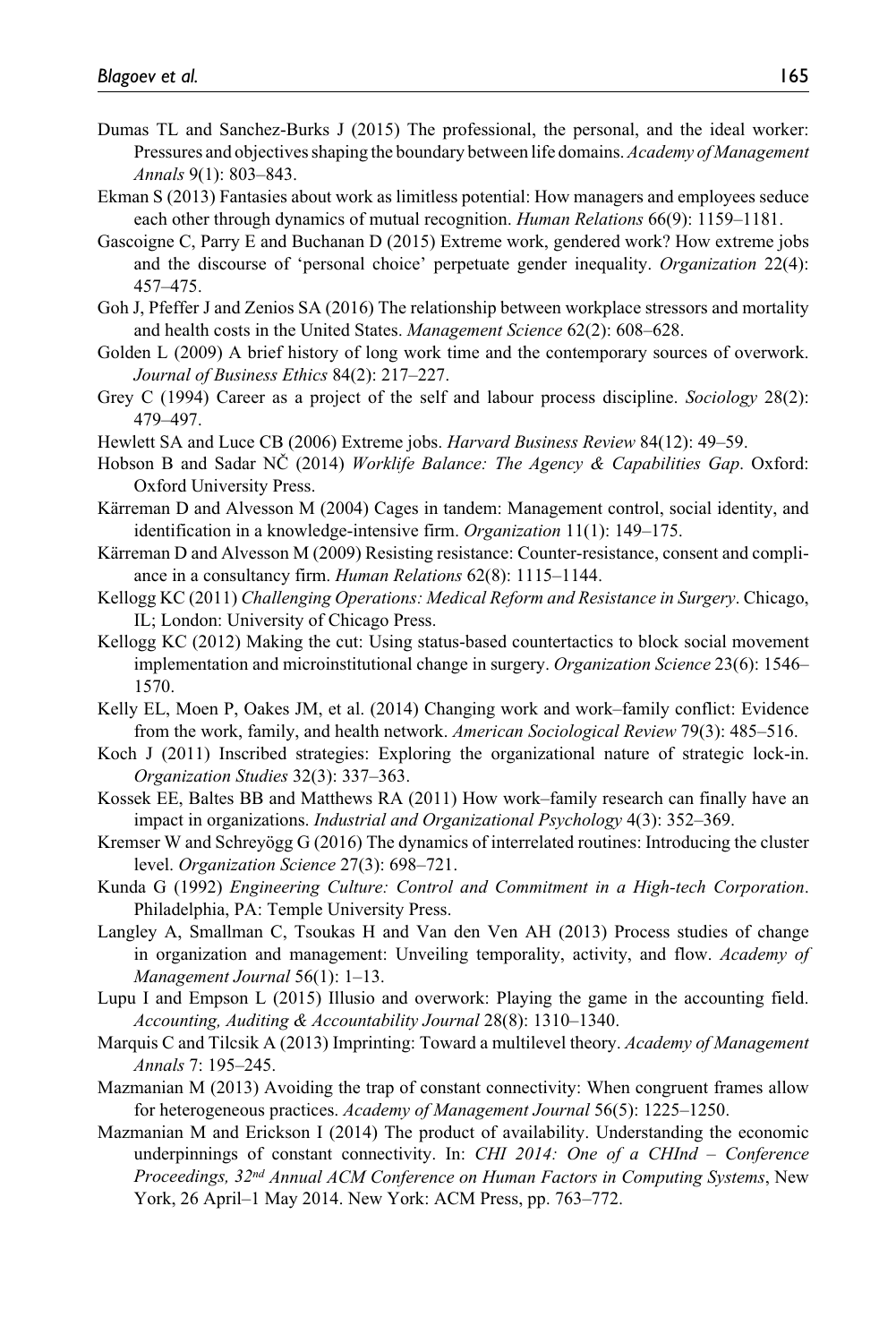- Mazmanian M, Orlikowski WJ and Yates J (2013) The autonomy paradox: The implications of mobile email devices for knowledge professionals. *Organization Science* 24(5): 1337–1357.
- Meiksins P and Whalley P (2004) *Putting Work in its Place*. Ithaca, NY; London: Cornell University Press.
- Meriläinen S, Tienari T, Thomas R and Davies A (2004) Management consultant talk: A crosscultural comparison of normalizing discourse and resistance. *Organization* 11(4): 539–564.
- Michel AA (2011) Transcending socialization: A nine-year ethnography of the body's role in organizational control and knowledge workers' transformation. *Administrative Science Quarterly* 56(3): 325–368.
- Michel AA (2014a) Participation and self-entrapment: A 12-year ethnography of Wall Street participation practices' diffusion and evolving consequences. *The Sociological Quarterly* 55(3): 514–536.
- Michel AA (2014b) The mutual constitution of persons and organizations: An ontological perspective on organizational change. *Organization Science* 25(4): 1082–1110.
- Michel AA (2015) Dualism at work: The social circulation of embodiment theories in use. *Signs and Society* 3(S1): 41–69.
- Moen P (2015) An institutional/organizational turn: Getting to work–life quality and gender equality. *Work and Occupations* 42(2): 174–182.
- Muhr SL (2011) Caught in the gendered machine: On the masculine and feminine in cyborg leadership. *Gender, Work and Organization* 18(3): 337–357.
- Muhr SL and Kirkegaard L (2013) The dream consultant: Productive fantasies at work. *Culture and Organization* 19(2): 105–123.
- Muhr SL, Pedersen M and Alvesson M (2012) Workload, aspiration, and fun: Problems of balancing self-exploitation and self-exploration in work life. In: Holmqvist M and Spicer A (eds) *Managing 'Human Resources' by Exploiting and Exploring People's Potentials, Research in the Sociology of Organizations series*, Vol. 37. Bingley: Emerald Group Publishing, pp. 193–220.
- Ng TWH and Feldman DC (2008) Long work hours: A social identity perspective on meta-analysis data. *Journal of Organizational Behavior* 29(7): 853–880.
- Ortlieb R and Weiss S (2018) What makes academic careers less insecure? The role of individual-level antecedents. *Higher Education*. EPub ahead of print, 5 January 2018. DOI: 10.1007/s10734– 017–0226-x.
- Pentland BT (1993) Getting comfortable with the numbers: Auditing and the micro-production of macro-order. *Accounting, Organizations and Society* 18(7–8): 605–620.
- Perlow LA (1997) *Finding Time: How Corporations, Individuals, and Families Can Benefit From New Work Practices*. Ithaca, NY; London: ILR Press.
- Perlow LA (1998) Boundary control: The social ordering of work and family time in a high-tech corporation. *Administrative Science Quarterly* 43(2): 328–358.
- Perlow LA (1999) The time famine: Toward a sociology of work time. *Administrative Science Quarterly* 44(1): 57–81.
- Perlow LA (2012) *Sleeping with your Smartphone: How to Break the 24/7 Habit and Change the Way you Work*. Cambridge, MA: Harvard Business School Press.
- Perlow LA and Kelly EL (2014) Toward a model of work redesign for better work and better life. *Work and Occupations* 41(1): 111–134.
- Perlow LA and Porter JL (2009) Making time off predictable and required. *Harvard Business Review* 87(10): 102–109.
- Pfeffer J (2018) Work hours and health: A comment on 'Beyond nine to five'. *Academy of Management Discoveries* 4(1): 94–96.